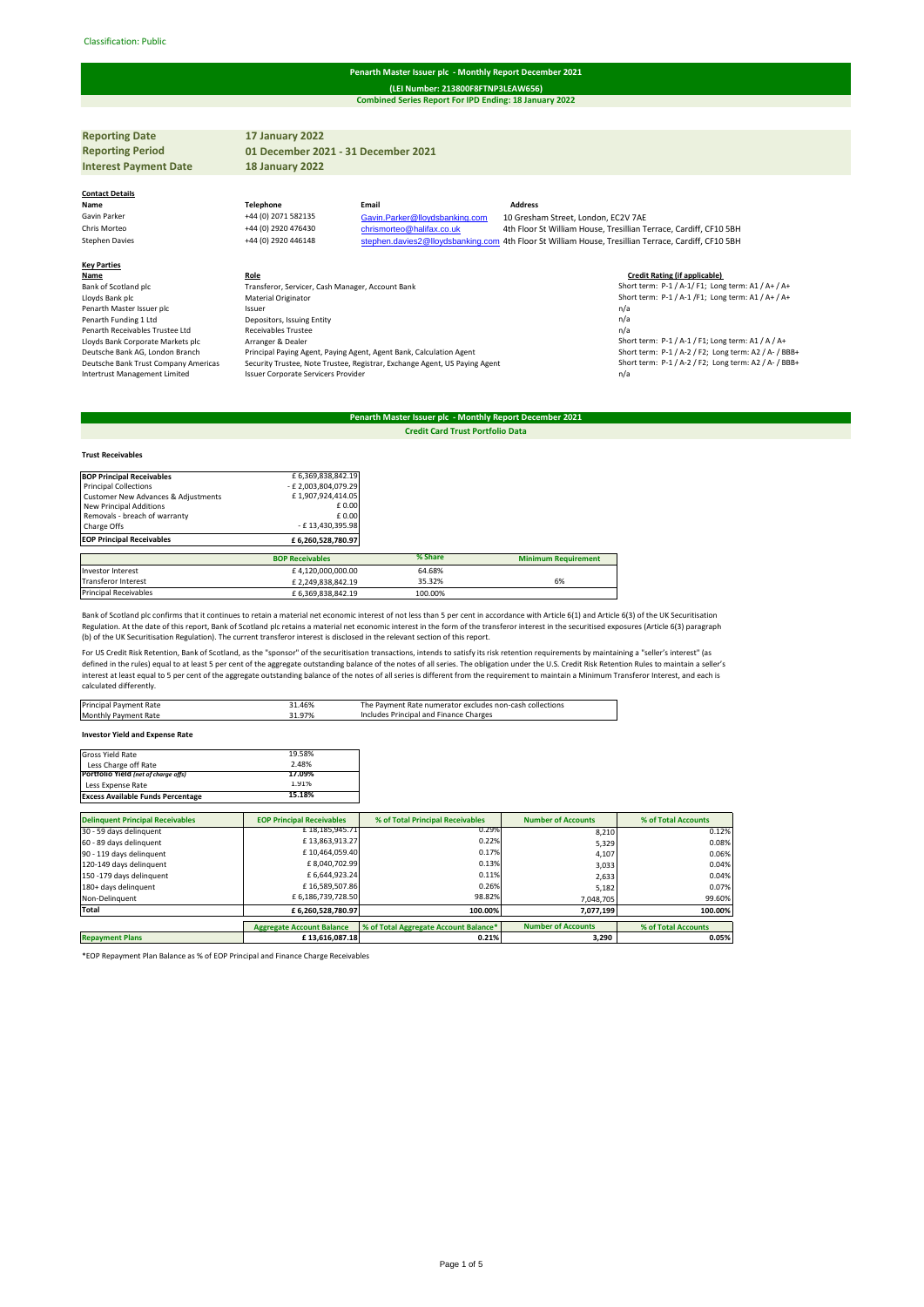# **Penarth Master Issuer plc - Monthly Report December 2021 Credit Card Trust Portfolio Data**

# **Unaudited Stratification Tables as at 31 December 2021**

| <b>Composition by Account Balance</b> | <b>Aggregate Account Balance</b> | % of Total Aggregate Account Balance | <b>Number</b><br>of Accounts | % of Total Accounts |
|---------------------------------------|----------------------------------|--------------------------------------|------------------------------|---------------------|
| <b>Credit Balance</b>                 | - £42,824,515.24                 | $-0.66%$                             | 569,937                      | 8.05%               |
| No Balance                            | £ 0.00                           | 0.00%                                | 2,628,209                    | 37.14%              |
| £0.01 - £5,000.00                     | £4,014,995,556.23                | 61.91%                               | 3,549,316                    | 50.15%              |
| £5,000.01 - £10,000.00                | £1,906,980,265.10                | 29.40%                               | 279,759                      | 3.95%               |
| £10,000.01 - £15,000.00               | £581,649,624.74                  | 8.97%                                | 48.620                       | 0.69%               |
| £15,000.01 - £20,000.00               | £18,876,716.96                   | 0.29%                                | 1,140                        | 0.02%               |
| £20,000.01 or more                    | £5,840,925.44                    | 0.09%                                | 218                          | 0.00%               |
| <b>Total</b>                          | £6,485,518,573.23                | 100.00%                              | 7,077,199                    | 100.00%             |
|                                       |                                  |                                      |                              |                     |
| <b>Composition by Credit Limit</b>    | <b>Aggregate Account Balance</b> | % of Total Aggregate Account Balance | <b>Number</b>                | % of Total Accounts |
|                                       |                                  |                                      | of Accounts                  |                     |
| Less than £5,000.00                   | £1,916,432,904.39                | 29.55%                               | 3,800,613                    | 53.70%              |
| £5,000.01 - £10,000.00                | £2,704,397,696.38                | 41.70%                               | 2,372,139                    | 33.52%              |
| £10,000.01 - £15,000.00               | £1,790,413,491.94                | 27.61%                               | 876,255                      | 12.38%              |
| £15,000.01 - £20,000.00               | £59,766,827.73                   | 0.92%                                | 24,850                       | 0.35%               |
| £20,000.01 or more                    | £14,507,652.79                   | 0.22%                                | 3,342                        | 0.05%               |
| Total                                 | £6,485,518,573.23                | 100.00%                              | 7,077,199                    | 100.00%             |
|                                       |                                  |                                      |                              |                     |
| <b>Composition by Account Age</b>     | <b>Aggregate Account Balance</b> | % of Total Aggregate Account Balance | <b>Number</b>                | % of Total Accounts |
|                                       |                                  |                                      | of Accounts                  |                     |
| Not More Than 6 Months                | £0.00                            | 0.00%                                | ٠                            | 0.00%               |
| Over 6 Months to 12 Months            | £67.218.425.94                   | 1.04%                                | 47,157                       | 0.67%               |

| Total                       | £6.485.518.573.23 | 100.00% | 7,077,199                | 100.00% |
|-----------------------------|-------------------|---------|--------------------------|---------|
| Over 72 Months              | £4.158.134.634.30 | 64.11%  | 4.506.884                | 63.68%  |
| Over 60 Months to 72 Months | £456.900.272.75   | 7.04%   | 516.112                  | 7.29%   |
| Over 48 Months to 60 Months | £468.873.003.77   | 7.23%   | 571.782                  | 8.08%   |
| Over 36 Months to 48 Months | £449.863.694.46   | 6.94%   | 547.676                  | 7.74%   |
| Over 24 Months to 36 Months | £499.927.314.69   | 7.71%   | 554,391                  | 7.83%   |
| Over 12 Months to 24 Months | £384.601.227.32   | 5.93%   | 333.197                  | 4.71%   |
| Over 6 Months to 12 Months  | £67.218.425.94    | 1.04%   | 47.157                   | 0.67%   |
| Not More Than 6 Months      | £0.00             | 0.00%   | $\overline{\phantom{a}}$ | 0.00%   |

| <b>Geographic Distribution of Accounts</b> | <b>Aggregate Account Balance</b> | % of Total Aggregate Account Balance | <b>Number</b><br>of Accounts | % of Total Accounts |
|--------------------------------------------|----------------------------------|--------------------------------------|------------------------------|---------------------|
|                                            |                                  |                                      |                              |                     |
| East Anglia                                | £811,650,080.76                  | 12.51%                               | 832,588                      | 11.76%              |
| London                                     | £445,352,823.66                  | 6.87%                                | 460,946                      | 6.51%               |
| Midlands                                   | £812,494,108.10                  | 12.53%                               | 909.669                      | 12.85%              |
| North East England                         | £796,338,756.23                  | 12.28%                               | 923.643                      | 13.05%              |
| North West England                         | £730,905,128.40                  | 11.27%                               | 828.730                      | 11.71%              |
| Scotland                                   | £588,350,820.53                  | 9.07%                                | 676.320                      | 9.56%               |
| South Central England                      | £729.021.775.58                  | 11.24%                               | 738.761                      | 10.44%              |
| South East England                         | £668.688.157.29                  | 10.31%                               | 666.455                      | 9.42%               |
| South West England                         | £ 619,082,192.99                 | 9.55%                                | 705,855                      | 9.97%               |
| <b>Wales</b>                               | £267,755,420.82                  | 4.13%                                | 300,134                      | 4.24%               |
| Other                                      | £15,879,308.87                   | 0.24%                                | 34,098                       | 0.48%               |
| Total                                      | £6.485.518.573.23                | 100.00%                              | 7,077,199                    | 100.00%             |

# **Waterfall Penarth Master Issuer plc - Monthly Report December 2021**

| <b>Trust Finance Charge Collections</b>  | £105,912,963.06 |
|------------------------------------------|-----------------|
| <b>Transferor Interest</b>               | £37,408,627.99  |
| <b>Investor Interest</b>                 | £68,504,335.07  |
|                                          |                 |
| <b>Funding 1</b>                         |                 |
| <b>Finance Charge Collections</b>        | £43,410,815.27  |
| Interchange                              | £5,662,834.02   |
| <b>Recoveries</b>                        | £19,430,611.68  |
| Investment proceeds                      | £74.10          |
| Principal Funding Account Interest       | £0.00           |
| Interest accrued on Accumulation Reserve | £0.00           |
| <b>Accumulation reserve Draw Amount</b>  | £0.00           |
| <b>Total LNI Available Funds</b>         | £68,504,335.07  |
|                                          |                 |
| <b>Application of Funds:</b>             |                 |
| Senior Cost Items                        | £1,000.00       |
| Monthly Distribution Amount              | £3,063,019.72   |
| Servicer Payment                         | £3,421,281.26   |
| Aggregate Investor Default Amount        | £8,686,755.32   |
| <b>Excess Available Funds</b>            | £53,332,278.77  |
| Monthly expenses loan amount             | £0.00           |
| Accumulation reserve funding             | £0.00           |
| Junior costs items                       | £1,600.00       |
| <b>Excess Spread</b>                     | £53,330,678.77  |

# **Principal Waterfall**

| <b>Trust Principal Collections</b>                              | £2,003,804,079.29 |
|-----------------------------------------------------------------|-------------------|
| Distributed to Funding 1                                        | £0.00             |
| Funding 1                                                       |                   |
| <b>Principal Collections</b>                                    | £ 0.00            |
| Investor Defaults transferred from LNI Available Funds          | £8,686,755.32     |
| <b>Total LNI Available Principal Amounts</b>                    | £8,686,755.32     |
| <b>Application of Funds:</b>                                    |                   |
| Senior costs shortfall                                          | £ 0.00            |
| Monthly distribution shortfall                                  | £ 0.00            |
| Servicer payment shortfall                                      | £ 0.00            |
| Expenses loan shortfall                                         | £0.00             |
| Accumulated principal deposited to Principal Funding Account    | £0.00             |
| Principal payments                                              | £ 0.00            |
| Targeted pre-funding amounts deposited to Principal Funding A/c | £ 0.00            |
| Loss make Up (Investor Defaults) transferred to Investment A/c  | £8,686,755.32     |
| Total                                                           | £8,686,755.32     |

**Any cash injected into the structure by the sponsor, originator or third parties or other support provided during the period**

None

 $\Box$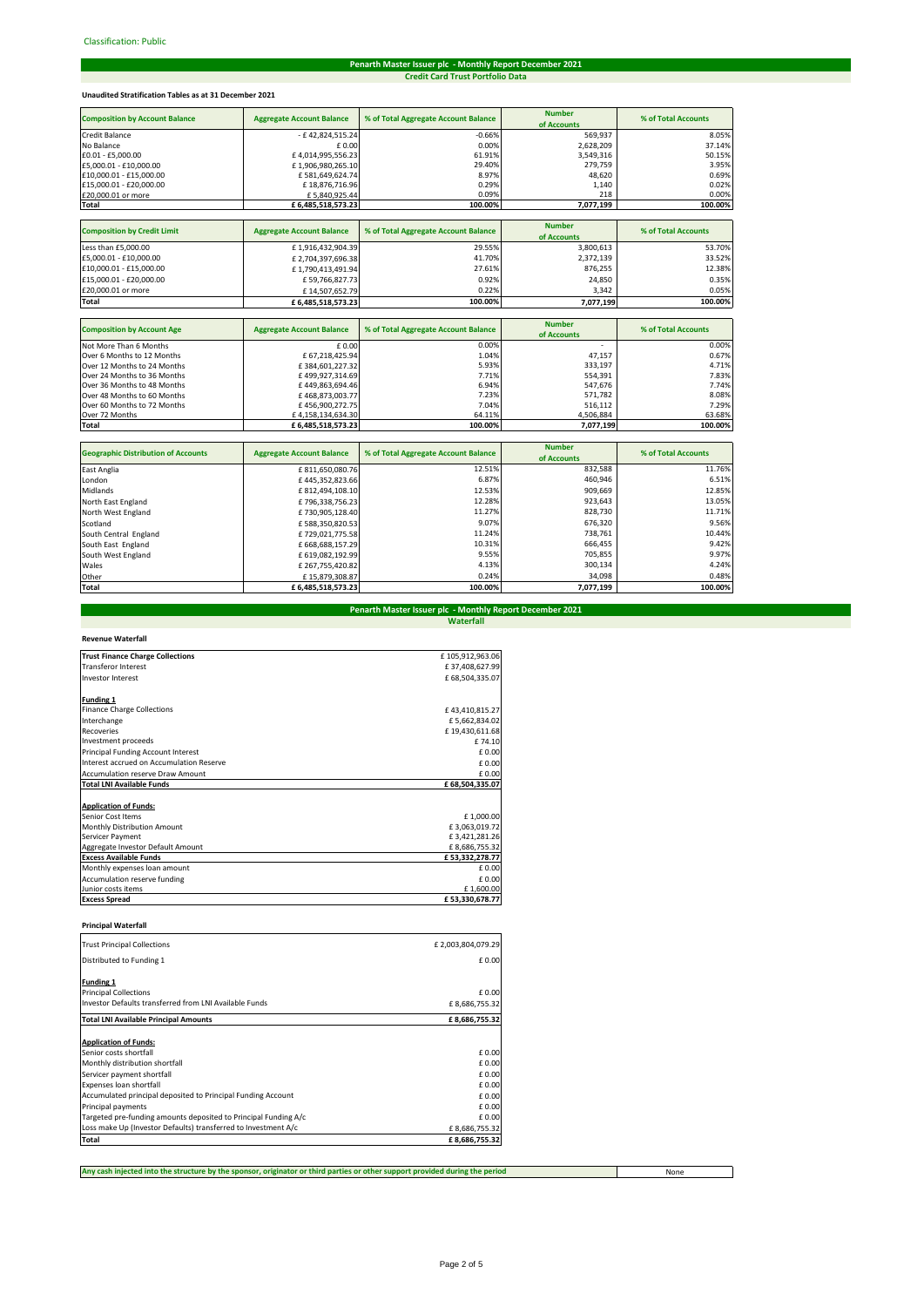# **Penarth Master Issuer plc - Monthly Report December 2021 Notes in Issue as at 31 December 2021**

| Series Name                                                          | Class A: Series 2013-1 A2              | Class A: Series 2018-1 A2              | Class A: Series 2018-2 A2              |
|----------------------------------------------------------------------|----------------------------------------|----------------------------------------|----------------------------------------|
|                                                                      |                                        |                                        |                                        |
| <b>Issue Date</b>                                                    | 21 November 2013                       | 26 March 2018<br>XS1779703286          | 10 October 2018                        |
| <b>ISIN</b>                                                          | XS0991658989                           | XS1779703013                           | XS1885682978                           |
| Cusip                                                                | n/a                                    | n/a                                    | n/a                                    |
| <b>Stock Exchange Listing</b><br>Original Rating*                    | LSE<br>Aaa/AAA/AAA                     | LSE<br>Aaa/AAA/AAA                     | <b>ISF</b><br>Aaa/AAA**                |
| Current Rating*                                                      | Aaa/AAA**                              | Aaa/AAA/AAA                            | Aaa/AAA**                              |
| Currency                                                             | GBP                                    | GBP                                    | GBP                                    |
| <b>Issue Size</b><br>Issue Size (GBP Equivalent)                     | £1,300,000,000<br>£1,300,000,000       | £300,000,000<br>£300,000,000           | £500,000,000<br>£500,000,000           |
| <b>Outstanding Amount (GBP)</b>                                      | £1,300,000,000                         | £300,000,000                           | £500,000,000                           |
| Nominal Liquidation Amount (GBP)                                     | £1,300,000,000                         | £300.000.000                           | £500,000,000                           |
| <b>Scheduled Redemption Date</b><br><b>Final Maturity Date</b>       | 18 September 2025<br>18 September 2027 | 18 March 2023<br>18 March 2025         | 18 September 2025<br>18 September 2027 |
| Reference Rate                                                       | Compounded Daily SONIA                 | Compounded Daily SONIA                 | Compounded Daily SONIA                 |
| Current Reference Rate                                               | 0.17700%                               | 0.17700%                               | 0.17700%                               |
| Margin<br>Expected Interest Amount***                                | 0.450%<br>£647,613.70                  | 0.515%<br>£164,942.47                  | 0.892%<br>£424,671.23                  |
| Interest Amount Paid***                                              | £647,613.70                            | £164,942.47                            | £424,671.23                            |
| Interest paid in currency of Note                                    | n/a                                    | n/a                                    | n/a                                    |
| <b>Interest Shortfall</b>                                            | £0.00                                  | £0.00                                  | £0.00                                  |
| Cumulative Interest Shortfall<br>Scheduled Principal Payment***      | £0.00<br>£0.00                         | £0.00<br>£0.00                         | £0.00<br>£0.00                         |
| Principal Amount Paid***                                             | £0.00                                  | £0.00                                  | £0.00                                  |
| Principal Shortfall                                                  | £0.00                                  | £0.00                                  | £0.00                                  |
| <b>Cumulative Principal Shortfall</b>                                | £0.00                                  | £0.00                                  | £0.00                                  |
| Series Name                                                          | Class A: Series 2019-1 A2              | Class A: Series 2019-1 A3              |                                        |
| <b>Issue Date</b>                                                    | 22 July 2019                           | 22 July 2019                           |                                        |
| <b>ISIN</b>                                                          | XS2022169788                           | XS2022173384                           |                                        |
|                                                                      | XS2022173038                           |                                        |                                        |
| Cusip<br><b>Stock Exchange Listing</b>                               | n/a<br>LSE                             | n/a<br>LSE                             |                                        |
| Original Rating*                                                     | Aaa/AAA/AAA                            | Aaa/AAA**                              |                                        |
| Current Rating*                                                      | Aaa/AAA/AAA                            | Aaa/AAA**                              |                                        |
| Currency<br><b>Issue Size</b>                                        | GBP<br>£300,000,000                    | GBP<br>£500,000,000                    |                                        |
| Issue Size (GBP Equivalent)                                          | £300,000,000                           | £500,000,000                           |                                        |
| <b>Outstanding Amount (GBP)</b>                                      | £300,000,000                           | £500,000,000                           |                                        |
| Nominal Liquidation Amount (GBP)<br><b>Scheduled Redemption Date</b> | £300,000,000<br>18 July 2022           | £500,000,000<br>18 July 2024           |                                        |
| <b>Final Maturity Date</b>                                           | 18 July 2024                           | 18 July 2026                           |                                        |
| Reference Rate                                                       | Compounded Daily SONIA                 | Compounded Daily SONIA                 |                                        |
| <b>Current Reference Rate</b><br>Margin                              | 0.17700%<br>0.700%                     | 0.17700%<br>0.850%                     |                                        |
| Expected Interest Amount***                                          | £209,038.35                            | £407,986.30                            |                                        |
| Interest Amount Paid***                                              | £209,038.35                            | £407,986.30                            |                                        |
| Interest paid in currency of Note<br><b>Interest Shortfall</b>       | n/a<br>£0.00                           | n/a<br>£0.00                           |                                        |
| Cumulative Interest Shortfall                                        | £0.00                                  | £0.00                                  |                                        |
| Scheduled Principal Payment***                                       | £0.00                                  | £0.00                                  |                                        |
| Principal Amount Paid***<br><b>Principal Shortfall</b>               | £0.00                                  | £0.00                                  |                                        |
| <b>Cumulative Principal Shortfall</b>                                | £0.00<br>£0.00                         | £0.00<br>£0.00                         |                                        |
|                                                                      |                                        |                                        |                                        |
| Series Name                                                          | Class B: Series 2014-2 B1              | <b>Class C: Series 2014-2 C1</b>       | Class D: Series 2014-2 D1              |
| <b>Issue Date</b>                                                    | 20 October 2014                        | 20 October 2014                        | 20 October 2014                        |
| <b>ISIN</b>                                                          | XS1117709219                           | XS1117709649                           | XS1117710142                           |
| Cusip<br><b>Stock Exchange Listing</b>                               | n/a<br>LSE                             | n/a<br>LSE                             | n/a<br>LSE                             |
| Original Rating*                                                     | Aa3/A+/A                               | Baa1/A-/BBB+                           | n/a                                    |
| Current Rating*                                                      | Aa3/AA-/A                              | A3/A/BBB+                              | n/a                                    |
| Currency<br><b>Issue Size</b>                                        | GBP<br>£600,000,000                    | GBP<br>£120,000,000                    | GBP<br>£500,000,000                    |
| Issue Size (GBP Equivalent)                                          | £600,000,000                           | £120,000,000                           | £500,000,000                           |
| <b>Outstanding Amount (GBP)</b>                                      | £600,000,000                           | £120,000,000                           | £500,000,000                           |
| Nominal Liquidation Amount (GBP)                                     | £600,000,000                           | £120,000,000                           | £500,000,000                           |
| <b>Scheduled Redemption Date</b><br><b>Final Maturity Date</b>       | 18 September 2025<br>18 September 2027 | 18 September 2025<br>18 September 2027 | 18 September 2028<br>18 September 2030 |
| Reference Rate                                                       | Compounded Daily SONIA                 | <b>Compounded Daily SONIA</b>          | Compounded Daily SONIA                 |
| Current Reference Rate                                               | 0.17700%                               | 0.17700%                               | 0.17700%                               |
| Margin                                                               | 1.327%                                 | 1.827%<br>£191,066.30                  | 0.580%<br>£300,726.03                  |
| Expected Interest Amount***<br>Interest Amount Paid***               | £716,975.34<br>£716,975.34             | £191,066.30                            | £300,726.03                            |
| Interest paid in currency of Note                                    | n/a                                    | n/a                                    | n/a                                    |
| <b>Interest Shortfall</b>                                            | £0.00                                  | £0.00                                  | £0.00                                  |
| Cumulative Interest Shortfall<br>Scheduled Principal Payment***      | £0.00<br>£0.00                         | £0.00<br>£0.00                         | £0.00<br>£0.00                         |
| Principal Amount Paid***                                             | £0.00                                  | £0.00                                  | £0.00                                  |
| <b>Principal Shortfall</b>                                           | £0.00                                  | £0.00                                  | £0.00                                  |
| <b>Cumulative Principal Shortfall</b>                                | £0.00                                  | £0.00                                  | £0.00                                  |

\* Rating - Moody's/S&P/Fitch \*\* Rating - Moody's/Fitch

\*\*\* Includes payment up to interest payment date.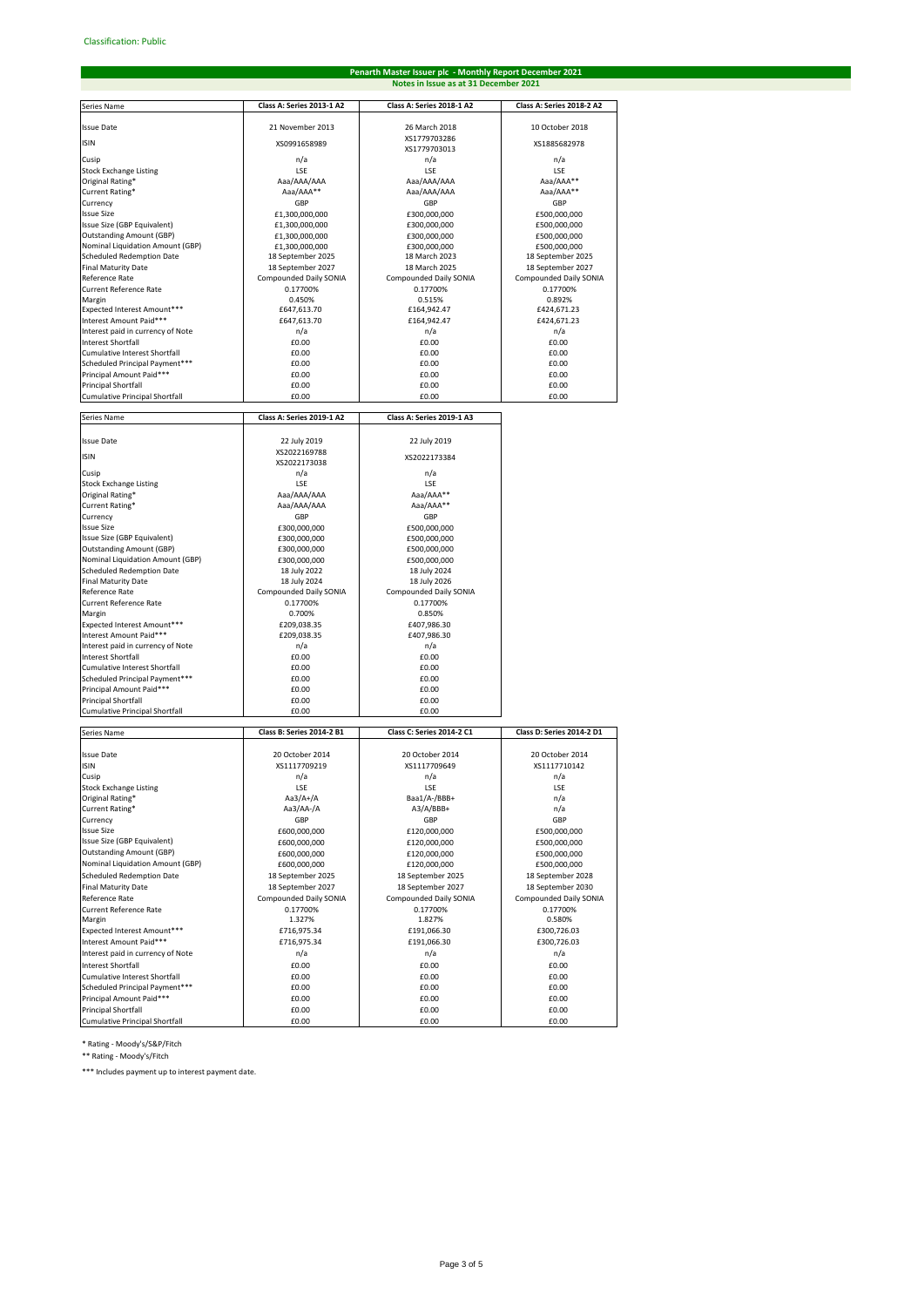### Classification: Public#

#### **Credit Enhancement Penarth Master Issuer plc - Monthly Report December 2021**

## **Credit Enhancement**

| <b>Credit Enhancement</b> |                                   |            |                    |                                     |  |
|---------------------------|-----------------------------------|------------|--------------------|-------------------------------------|--|
|                           | <b>Nominal Liquidation Amount</b> | % of Total | <b>Enhancement</b> | <b>Required Credit Enhancement*</b> |  |
| Class A Notes             | £2,900,000,000                    | 70.4%      | 29.6%              | 15.5%                               |  |
| Class B Notes             | £600,000,000                      | 14.6%      | 15.0%              | 9.0%                                |  |
| Class C Notes             | £120,000,000                      | 2.9%       | 12.1%              | 7.0%                                |  |
| Class D Notes             | £500,000,000                      | 12.1%      |                    |                                     |  |
|                           |                                   |            |                    |                                     |  |

Total notes 64,120,000,000 100.0% **I** 

\* Credit enhancement represents subordinated notes as a proportion of total notes in issue. Required credit enhancement is currently 15.5% for 2018-1 A2 and 2018-2 A2 notes, 15.0% for the 2013-1 A2 note, 14.5% for 2019-1 A2 notes and 11.0% for the 2019-1 A3 note.

All Class A notes will benefit from the highest then outstanding requirement, currently 15.5% credit enhancement until the 2018-2 A2 note redeems, which is expected in September 2025.

The numbers stated above are exclusive of any Required Series Cash Reserve Account Amount, where applicable (typically 3.77% of the Nominal Liquidation Amount of the Related Loan Note<br>where the Originator Rating Trigger is

## **Excess Available Funds Percentage**

| <b>Reserves</b>                                         |        |
|---------------------------------------------------------|--------|
| <b>Excess Available Funds - 3 Month Average Trigger</b> | 0%     |
| 3 Month Average                                         | 11.51% |
| 2 Month Previous                                        | 9.58%  |
| 1 Month Previous                                        | 9.78%  |
| <b>Current Month</b>                                    | 15.18% |

## **Accumulation Reserve**

| Accumulation Reserve - Required Amount      |  |
|---------------------------------------------|--|
| <b>Accumulation Reserve - Actual Amount</b> |  |
|                                             |  |

**Series Cash Reserve**<br>Series Cash Reserve - Required Amount **£0.00 Example 2.000 Example 2.000** Series Cash Reserve - Actual Amount **2008** 2010 2021 2022 2023 2024 2024 2022 2023 2024 2022 2023 2024 2022 2023

Provides liquidity support in relation to shortfalls of interest payable on certain Class A series. A Cash Reserve Fund will be funded upon the requisite ratings downgrage.

(See Ratings Triggers).

# **Ratings and Triggers Penarth Master Issuer plc - Monthly Report December 2021**

|                                      |                      | <b>Required Rating</b>                 | <b>Current Rating</b>                               |                                                                       |
|--------------------------------------|----------------------|----------------------------------------|-----------------------------------------------------|-----------------------------------------------------------------------|
| <b>Transaction Party</b>             | <b>Name</b>          | (Moody's/S&P/Fitch)                    | (Moody's/S&P/Fitch)                                 | <b>Consequences of Trigger Breach</b>                                 |
| <b>Account Banks:</b>                | Bank of Scotland plc | Short Term: P-1 / A-1 / F1             | Short term: P-1 / A-1/ F1; Long                     | Within 60 days from the downgrade below the minimum rating            |
| - Trust Account Bank                 |                      | Long Term: A2/ n/a / A                 | term: A1 / A+ / A+                                  | open substitute accounts at a suitable Qualified Institution and      |
| - Funding 1 Account Bank             |                      |                                        |                                                     | transfer all funds standing to the credit of the accounts to the      |
| - Issuer Account Bank                |                      |                                        |                                                     | substitute accounts.                                                  |
| Series Cash Reserve Account          | Bank of Scotland plc | Moody's - Short term P1, long term A2; | Short term: P-1 / A-1/ F1; Long                     | Requirement to increase the series cash reserve account to the        |
| (Bank of Scotland plc credit rating) |                      | S&P - Short term A2                    | term: A1 / A+ / A+                                  | specified targeted amount for certain class A notes (where stated     |
|                                      |                      |                                        |                                                     | in the Final Terms or Drawdown Prospectus for the specific notes).    |
|                                      |                      |                                        |                                                     |                                                                       |
| Transferor                           | Bank of Scotland plc | Long Term: Baa2,BBB+,BBB+              | Short term: P-1 / A-1/ F1; Long                     | Notification Event taking place and legal title to the Receivables to |
|                                      |                      |                                        | term: A1 / A+ / A+                                  | be transferred to the Receivables Trustee.                            |
|                                      |                      |                                        |                                                     |                                                                       |
| <b>Material Originator</b>           | Lloyds Bank plc      | Long Term: Baa2,BBB+,BBB+              | Short term: P-1 / A-1 /F1; Long Perfection of Title |                                                                       |
|                                      |                      |                                        | term: A1 / A+ / A+                                  | Rapid amortisation of notes, principal and interest paid monthly      |
|                                      |                      |                                        |                                                     | and all series of notes become pass through.                          |

# **Non Rating Triggers**

| ניוסוו המנוווצ וווצגכוס                |                                                                                                                                                                                                                                                                                                                                                                                                                                                                                                                                                                                                                                                                                                                                                                       |                                                                                                                                                                 |                   |  |  |
|----------------------------------------|-----------------------------------------------------------------------------------------------------------------------------------------------------------------------------------------------------------------------------------------------------------------------------------------------------------------------------------------------------------------------------------------------------------------------------------------------------------------------------------------------------------------------------------------------------------------------------------------------------------------------------------------------------------------------------------------------------------------------------------------------------------------------|-----------------------------------------------------------------------------------------------------------------------------------------------------------------|-------------------|--|--|
| <b>Events</b>                          | <b>Test</b>                                                                                                                                                                                                                                                                                                                                                                                                                                                                                                                                                                                                                                                                                                                                                           | <b>Consequence</b>                                                                                                                                              | <b>Occurrence</b> |  |  |
| <b>Early Redemption Events</b>         | Breach of Minimum Transferor Interest (<6%);<br>Excess Available Funds trigger (3 month average less than or equal to<br>$0\%$ );<br>- Principal outstanding of the notes is higher than the eligible receivables<br>available in the trust:<br>Any series not paid down on its scheduled redemption date;<br>- Trust Pay Out Events;<br>Trust Series Pay Out Events; and<br>Taxes imposed on Funding 1 Loan Note Issuer.                                                                                                                                                                                                                                                                                                                                             | Rapid Amortisation (or, in some cases, Regulated Amortisation on<br>notes issued prior to 2019).                                                                | <b>No</b>         |  |  |
| <b>Servicer Termination Events</b>     | Servicer Insolvency Event;<br>Unremedied Servicer payment default;<br>Failure to comply with any of its other covenants or obligations;<br>Non permitted delegation by the Servicer of its duties; and<br>Any representation, warranty or certification was incorrect when made<br>and which has a Material Adverse Effect on the interests of the Investor<br>Beneficiaries and is unremedied for a period of 60 days.                                                                                                                                                                                                                                                                                                                                               | Termination of appointment of Servicer.                                                                                                                         | <b>No</b>         |  |  |
| <b>Cash Manager Termination Events</b> | Cash Manager Insolvency Event;<br>Unremedied default;<br>Failure to comply with any of its other covenants or obligations;<br>Non permitted delegation by the Cash Manager of its duties; and<br>- Any representation, warranty or certification was incorrect when made<br>and which has a Material Adverse Effect on the interests of the Investor<br>Beneficiaries and is unremedied for a period of 60 days.                                                                                                                                                                                                                                                                                                                                                      | Termination of appointment of Cash Manager.                                                                                                                     | <b>No</b>         |  |  |
| Notification Events                    | - Insolvency Event in relation to the Transferor;<br>- Transferor fails to pay any sum due from it to the Receivables Trustee<br>within permitted time and is not remedied; and<br>- Transferor's long-term senior unsecured indebtedness as rated by any of<br>S&P, Moody's or Fitch were to fall below BBB+, Baa2 or BBB+.                                                                                                                                                                                                                                                                                                                                                                                                                                          | Obligors being notified of the sale to the Receivables Trustee and<br>legal title to the Securitised Portfolio being transferred to the<br>Receivables Trustee. | No                |  |  |
| <b>Issuer Events of Default</b>        | Various occurrences, including:<br>Non-payment of interest or principal on any note of the relevant Note<br>Series;<br>- Material breach of contractual obligations by the Issuer;<br>Judgment is made against the Issuer and continues unsatisfied;<br>Enforcement action is taken against the assets of the Issuer;<br>- Insolvency event in relation to the Issuer;<br>An order is made or an effective resolution is passed for the winding-up,<br>liquidation or dissolution of the Issuer;<br>- Failure by the Issuer to take any action to perform and comply with its<br>obligations under the Related Documents; and<br>- It becomes unlawful for the Issuer to perform or comply with its<br>obligations under or in respect of the notes of a Note Series. | An Enforcement Notice may be issued to the Issuer declaring the<br>Notes to be immediately due and payable and the security<br>enforced.                        | <b>No</b>         |  |  |

Ratings values taken at 31 December 2021